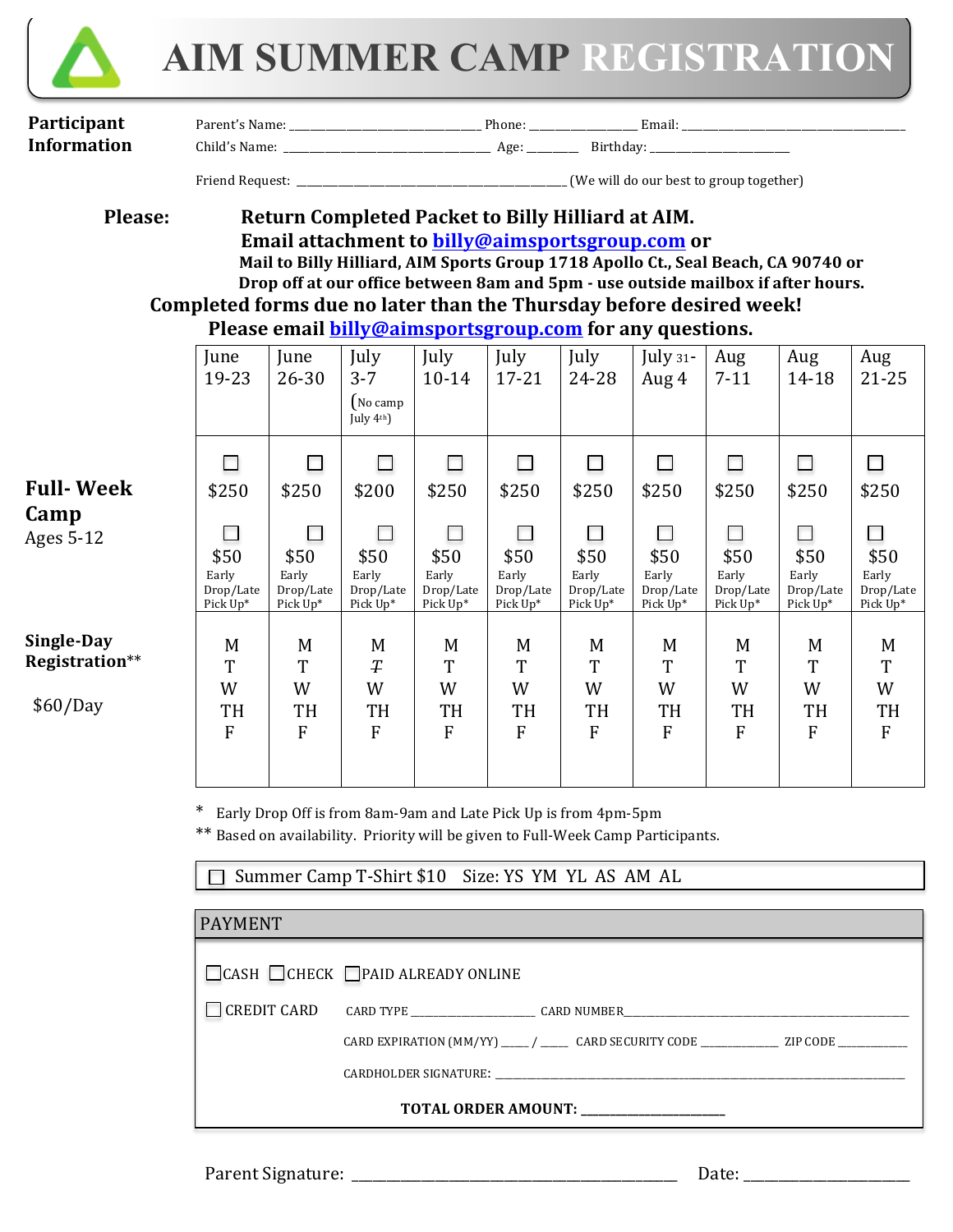# **Camp Participation Agreement**

#### **MINOR PARTICIPATION**

This form must be completed by a parent or legal guardian of each child (individually and collectively, "Minor Participant") being enrolled in the selected activity operated by AIM Sportsplex ("Program").

| Full Name of Minor Participant 1 (First, M.I., Last)                        | Nickname          | Date of Birth            | Grade                    | Gender   |  |  |  |
|-----------------------------------------------------------------------------|-------------------|--------------------------|--------------------------|----------|--|--|--|
| Address, City, State, Zip Code                                              |                   |                          |                          |          |  |  |  |
|                                                                             |                   |                          |                          |          |  |  |  |
| Full Name of Minor Participant 2 (First, M.I., Last)                        | Nickname          | Date of Birth            | Grade                    | Gender   |  |  |  |
| Address, City, State, Zip Code                                              |                   |                          |                          |          |  |  |  |
| Name of Parent or Legal Guardian No. 1                                      | Daytime Telephone | <b>Evening Telephone</b> |                          |          |  |  |  |
| Address, City, State, Zip (If Different)                                    |                   |                          |                          | Employer |  |  |  |
| Name of Parent or Legal Guardian No. 2                                      | Daytime Telephone |                          | <b>Evening Telephone</b> |          |  |  |  |
| Address, City, State, Zip (If Different)                                    | Employer          |                          |                          |          |  |  |  |
| Beginning and End Dates of Enrollment                                       |                   | <b>Total Weeks</b>       |                          |          |  |  |  |
| SPECIAL INSTRUCTIONS TO REACH PARENT/GUARDIAN (If NONE, please state NONE): |                   |                          |                          |          |  |  |  |
|                                                                             |                   |                          |                          |          |  |  |  |
|                                                                             |                   |                          |                          |          |  |  |  |

#### ADMISSION OF MINOR PARTICIPANT

AIM SPORTSPLEX, LLC, its affiliates, subsidiaries, officers, directors, employees, independent contractors, representatives, volunteers, and successors or assigns, all of whom shall be collectively referred to and embraced herein as "AIM," will allow only a parent, legal guardian or authorized adult to admit Minor Participant into the care of AIM by signing Minor Participant into the care of AIM. I will not leave the Minor Participant at the Program unless an AIM staff member is there to receive and supervise Minor Participant. AIM will not at any time accept a sick child for care. In the event my child gets sick and needs to leave AIM, I agree to pick up my child immediately. 

\_\_\_\_\_\_\_\_\_\_\_\_\_\_\_\_\_\_\_\_\_\_\_\_\_\_\_\_\_\_\_\_\_\_\_\_\_\_\_\_\_\_\_\_\_\_\_\_\_\_\_\_\_\_\_\_\_\_\_\_\_\_\_\_\_\_\_\_\_\_\_\_\_\_\_\_\_\_\_\_\_\_\_\_\_\_\_\_\_\_\_\_\_\_\_\_\_\_\_\_\_\_\_\_\_\_\_\_\_ \_\_\_\_\_\_\_\_\_\_\_\_\_\_\_\_\_\_\_\_\_\_\_\_\_\_\_\_\_\_\_\_\_\_\_\_\_\_\_\_\_\_\_\_\_\_\_\_\_\_\_\_\_\_\_\_\_\_\_\_\_\_\_\_\_\_\_\_\_\_\_\_\_\_\_\_\_\_\_\_\_\_\_\_\_\_\_\_\_\_\_\_\_\_\_\_\_\_\_\_\_\_\_\_\_\_\_\_\_ \_\_\_\_\_\_\_\_\_\_\_\_\_\_\_\_\_\_\_\_\_\_\_\_\_\_\_\_\_\_\_\_\_\_\_\_\_\_\_\_\_\_\_\_\_\_\_\_\_\_\_\_\_\_\_\_\_\_\_\_\_\_\_\_\_\_\_\_\_\_\_\_\_\_\_\_\_\_\_\_\_\_\_\_\_\_\_\_\_\_\_\_\_\_\_\_\_\_\_\_\_\_\_\_\_\_\_\_\_ \_\_\_\_\_\_\_\_\_\_\_\_\_\_\_\_\_\_\_\_\_\_\_\_\_\_\_\_\_\_\_\_\_\_\_\_\_\_\_\_\_\_\_\_\_\_\_\_\_\_\_\_\_\_\_\_\_\_\_\_\_\_\_\_\_\_\_\_\_\_\_\_\_\_\_\_\_\_\_\_\_\_\_\_\_\_\_\_\_\_\_\_\_\_\_\_\_\_\_\_\_\_\_\_\_\_\_\_\_

#### EMERGENCY CONTACTS AND WITHDRAWAL OF MINOR PARTICIPANT

I understand that the Minor Participant may only be signed out of the care of AIM to Minor Participant's parent or legal guardian, to a person that has been identified as an emergency contact or other authorized pickup below, or to a person previously authorized in writing to pick by the Minor Participant's parent or legal guardian. All such individuals are responsible for compliance with AIM's policies and procedures. Government-issued picture identification will be required every time the Minor Participant is to be released from AIM. Any person authorized to pick up the Minor Participant must be listed below or have obtained prior written permission from the undersigned: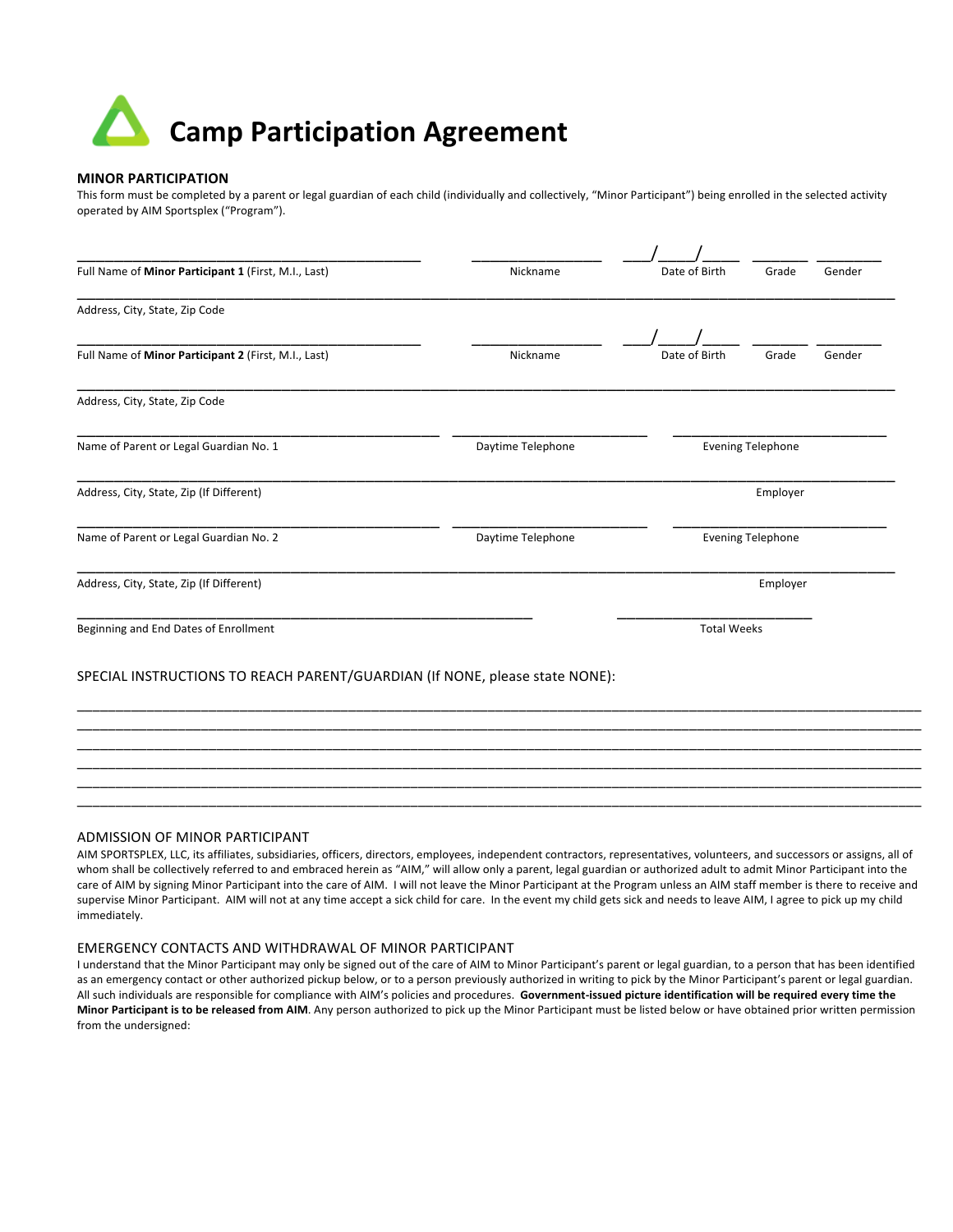In the event of an emergency, the parent(s) listed above will be notified first. Please list additional emergency contacts below in case the parent(s) are unable to be notified. All emergency contacts below are authorized to pick up Minor Participant for non-emergency purposes:

| <b>Emergency Contact</b>   | Address | Home Phone | Cell/Work |
|----------------------------|---------|------------|-----------|
| <b>Emergency Contact</b>   | Address | Home Phone | Cell/Work |
| Name of Authorized Pick-Up | Address | Home Phone | Cell/Work |
| Name of Authorized Pick-Up | Address | Home Phone | Cell/Work |

AIM Management may withdraw Minor Participant from participating in the Programs as a final disciplinary option, or because of a Minor Participant's illness or injury. After removing Minor Participant for such a reason, AIM will supervise Minor Participant until an authorized adult is able to sign such child out of AIM's care.

#### **SPECIAL NEEDS**

Please list below any special needs, allergies, food sensitivities, medical conditions (chronic or acute), disabilities, specific actions that should be taken in the event of an emergency, or other information AIM may need to make the Minor Participant's experience a positive one. (If none, please state NONE):

Minor Participant 1

Minor Participant 2

#### **SPECIAL ACTIVITIES**

The undersigned hereby gives permission for the Minor Participant to participate in a Program involving activities such as, but not limited to gym games, sport specific games, arts and crafts, self-select stations, and weekly field trips. If I foresee any issues with the Minor Participant participating in any of the camp activities it is my responsibility to notify the camp supervisor. At the time of registration I have concerns with the following activities noted below (If none, please state **NONE**):

Minor Participant 1

Minor Participant 2

### \_\_\_\_\_\_\_\_\_\_\_\_\_\_\_\_\_\_\_\_\_\_\_\_\_\_\_\_\_\_\_\_\_\_\_\_\_\_\_\_\_\_\_\_\_\_\_\_\_\_\_\_\_\_\_\_\_\_

\_\_\_\_\_\_\_\_\_\_\_\_\_\_\_\_\_\_\_\_\_\_\_\_\_\_\_\_\_\_\_\_\_\_\_\_\_\_\_\_\_\_\_\_\_\_\_\_\_\_\_\_\_\_\_\_\_\_

\_\_\_\_\_\_\_\_\_\_\_\_\_\_\_\_\_\_\_\_\_\_\_\_\_\_\_\_\_\_\_\_\_\_\_\_\_\_\_\_\_\_\_\_\_\_\_\_\_\_\_\_\_\_\_\_\_\_

\_\_\_\_\_\_\_\_\_\_\_\_\_\_\_\_\_\_\_\_\_\_\_\_\_\_\_\_\_\_\_\_\_\_\_\_\_\_\_\_\_\_\_\_\_\_\_\_\_\_\_\_\_\_\_\_\_\_

#### **MEDICAL ATTENTION**

I agree that I will inform AIM within 24 hours or the next business day after the Minor Participant or any member of the immediate household has developed any reportable communicable disease, as defined by the State Board of Health, except for life-threatening diseases, which must be reported immediately. I agree that in the event the Minor Participant is involved in an accident that requires medical attention, the undersigned will be responsible for making all decisions related to all medical and survival procedures for the Minor Participant, including but not limited to the decisions about medical care, the administration of drugs and the performance of any and all life sustaining procedures. The undersigned further agrees to make any and all arrangements for the Minor Participant's transportation and admittance to any hospital, health center or medical clinic in the event of any emergency situation involving the Minor Participant. In the event that parent(s) or emergency contacts are unavailable and it should become necessary, I authorize AIM to make decisions regarding any and all medical and survival procedures for the Minor Participant. The undersigned agrees that AIM, its staff members, volunteers and chaperones will not be held liable for any accident or losses, however caused.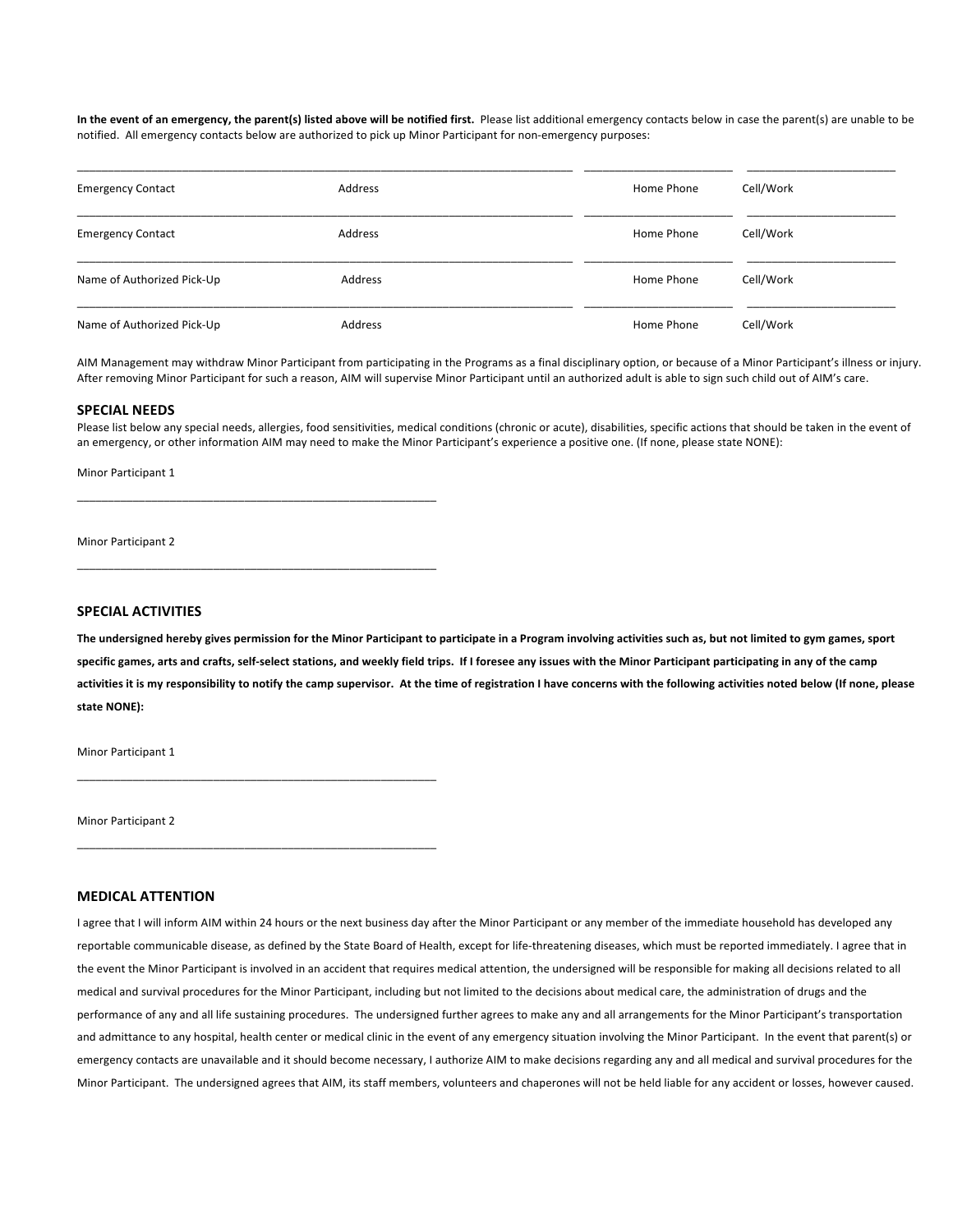#### **MINOR PARTICIPANT'S PHYSICIAN**

Name and Address of Physician/Clinic **Number Number** *Number Number Number* 

#### **IMMUNIZATIONS**

□

п I certify that the Minor Participant has received all necessary immunizations from a medical professional and the immunizations are current.

**\_\_\_\_\_\_\_\_\_\_\_\_\_\_\_\_\_\_\_\_\_\_\_\_\_\_\_\_\_\_\_\_\_\_\_\_\_\_\_\_\_\_\_\_\_\_\_\_\_\_\_\_\_\_\_\_\_\_\_\_\_\_\_\_\_\_\_\_\_\_\_\_\_\_\_\_\_\_\_\_\_\_\_\_\_\_\_\_\_\_\_\_\_\_\_\_\_\_ \_\_\_\_\_\_\_\_\_\_\_\_\_\_\_\_\_\_\_\_\_\_\_\_\_\_\_**

The Minor Participant has NOT received all necessary immunizations due to the immunization being detrimental to the Minor Participant's health, or due to personal or religious beliefs. I agree that AIM is not liable for the Minor Participant contracting any viruses while participating in that Program

#### **ADMINISTRATION OF MEDICATION**

Please check one of the following:



I DO NOT wish AIM to administer any medication, either prescription or over-the-counter, to the Minor Participant during the Program.

I DO wish a designated AIM staff member to administer medication, either prescription or over-the-counter, to the Minor Participant during the □ Program. I understand that AIM requires the following items and that no medications will be administered by AIM until the following have been properly provided.

#### **Prescription Medications**

Physician's Letter. The undersigned must have a physician provide a signed letter to AIM addressing the following for any type of medication to be administered: (i) name of medication (ii) purpose for medication, (iii) dosage and frequency, (iii) duration of medication, (iv) method of administration, and (v) any additional instructions, adverse reactions, precautions or other relevant information. This letter must include the name and birth date of the Participant as well as the name, telephone and fax number of the physician. I understand that the medication will be administered according to the direction of this physician and that any changes in medication require an updated letter from a physician before the medication will be administered by AIM; and Medication Container. Any prescription medication to be administered during the Program must be provided in a container with a pharmacy label clearly stating the Participant's name, medication dosage and frequency the date of the prescription and the recommending physician's name. Any over-the-counter medications to be administered during the Program must be provided in its original container and have the Participant's name, frequency and dosage clearly marked on the container. Any medication must be delivered only to a Program director by a parent or legal guardian of the Participant. I understand that any changes in any medication require a new container that meets that requirements listed in this section.

#### **FEE POLICY**

Full payment for the Programs must accompany each Minor Participant's registration.

#### **CANCELLATION POLICY**

Refund Policy. All cancellation requests must be made in writing to Billy Hilliard. Cancellation requests must be submitted 7 days before the first day of camp for each week/period. If request is made after this time frame, all payments will be forfeited.

#### **LATE PICK-UP FEE POLICY**

AIM requires that a parent, legal guardian, or other authorized pick-up call the AIM main office if he or she knows or suspects that he or she will be late in picking up the Minor Participant. A late Pick-Up Fee will be charged in the amount of \$20 for the first 15 minutes that parent, legal guardian, or other authorized pick-up is late and \$1.00 per minute thereafter. This Late Pick-Up Fee is payable upon the parent, legal guardian, or other authorized pick-up's arrival or it will be due the following day with an additional \$5.00 late charge. If the Minor Participant is left for 2 hours past the Program pick up time without parent or legal guardian notifying the staff and the staff is unable to locate an emergency contact, the police will be notified. If the Minor Participant is left for 1 hour or more past the Program pick up time on 2 occasions without notifying the AIM office, Minor Participant will no longer be allowed to participate in the Program. Upon such event, no fees will be refunded by AIM. 

#### **FOOD POLICY**

Minor Participant's are required to bring their lunch daily. We also encourage bringing a water bottle (with the Participant's name). Participants will have designated times to break for lunch and snacks. Participants will also have adequate breaks (or when needed) for water and to refill their water bottles. AIM will have water and healthy snacks for sale. Minor Participant's parent or legal guardian is responsible for providing the meal or meals for Minor Participant while he or she is in AIM's care.